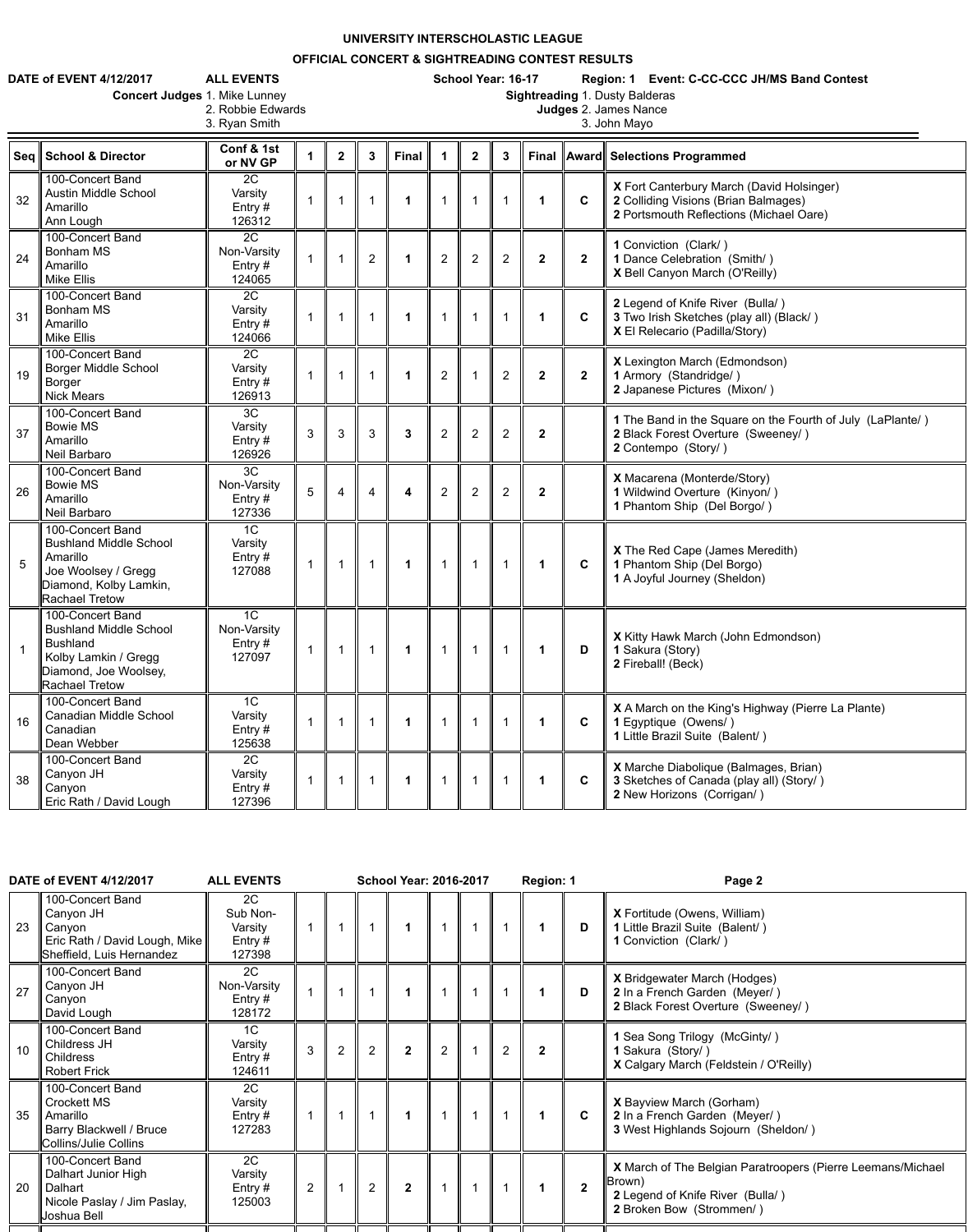| 29 | 100-Concert Band<br>de Zavala Middle School<br>Amarillo<br><b>Britni Nuckols / Justin</b><br>Nuckols, David Spence, Ann<br>Lough, Suzanne Pecht | 1 <sup>C</sup><br>Varsity<br>Entry #<br>124352 |                |                |                | $\blacktriangleleft$ | $\mathbf 1$    |                | $\overline{1}$ |              | $\mathbf{C}$ | 2 Black Forest Overture (Sweeney/)<br>2 In a French Garden (Meyer/)<br><b>X</b> Excelsior! (Owens)                            |
|----|-------------------------------------------------------------------------------------------------------------------------------------------------|------------------------------------------------|----------------|----------------|----------------|----------------------|----------------|----------------|----------------|--------------|--------------|-------------------------------------------------------------------------------------------------------------------------------|
| 39 | 100-Concert Band<br>Dumas Jr High<br>Dumas<br>James Carter / Andy<br>Sedlacek, Rebecca Carter,<br>Rudy Sanchez                                  | 2C<br>Varsity<br>Entry#<br>125581              |                |                | $\overline{2}$ | $\mathbf 1$          | 1              |                | $\mathbf 1$    |              | $\mathbf{C}$ | <b>X</b> Captain Dane (Owens)<br>2 Colliding Visions (Balmages)<br>1 Armory (Standridge)                                      |
| 28 | 100-Concert Band<br>Dumas Junior High<br>Dumas<br>Andrew Sedlacek / James<br>Carter, Rudy Sanchez,<br>Rebecca Carter, Zachary<br>Sedlacek       | 2C<br>Non-Varsity<br>Entry $#$<br>125591       |                | $\overline{2}$ |                |                      | $\overline{2}$ | $\overline{2}$ | $\overline{2}$ | $2^{\circ}$  | $\mathbf{2}$ | <b>X</b> Sweetwater March (Bob Cotter)<br><b>1 Skylight (Steve Hodges)</b><br>1 Serengeti Dreams (Robert W. Smith)            |
| 34 | 100-Concert Band<br><b>Fannin Middle School</b><br>Amarillo<br><b>Bruce Hurley</b>                                                              | 2C<br>Varsity<br>Entry $#$<br>127122           | 2              | $\overline{2}$ | 3              | $\mathbf{2}$         | $\overline{2}$ | $\overline{2}$ | $\mathfrak{S}$ | $\mathbf{2}$ |              | <b>X</b> Norland MArch (John Edmondson)<br>X Cedar Canyon Roundup (Mark Williams)<br><b>X</b> Kenya Contrasts (William Himes) |
| 40 | 100-Concert Band<br>Hereford Jr. High<br>Hereford<br>Jonathan Cantu / Raul<br>Villanueva, Robert Hinds,<br>Christy Henson, Clint Larsson        | 2C<br>Varsity<br>Entry $#$<br>125337           |                |                |                | $\mathbf 1$          | $\mathbf{1}$   | 2              | $\mathbf 1$    |              | $\mathbf{C}$ | X Monterey March (LaPlante)<br>2 Broken Bow (Strommen/)<br>2 Portsmouth Reflections (Oare/)                                   |
| 3  | 100-Concert Band<br>Hereford Jr. High<br>Hereford<br>Raul Villanueva / Jonathan<br>Cantu, Robert Hinds, Christy<br>Henson, Clint Larsson        | 2C<br>Non-Varsity<br>Entry #<br>125341         | $\overline{2}$ |                | $\overline{2}$ | $\overline{2}$       | $\mathbf 1$    |                | 2              |              | $\mathbf{2}$ | 1 Kingstree Overture (McGinty/)<br>2 Colliding Visions (Balmages/)<br>1 Heroes Triumphant (Owens/)                            |
| 36 | 100-Concert Band<br>Horace Mann Middle School<br>Amarillo, Texas<br>Terry Baker / Ismael Alfaro,<br><b>Aaron Rhynes</b>                         | 2C<br>Varsity<br>Entry $#$<br>127155           |                |                |                |                      | 1              |                |                |              | C.           | <b>X</b> And The Trumpets Sound (Turner)<br>2 Moscow, 1941 (Balmages/)<br>2 Japanese Pictures (Mixon/)                        |

|    | <b>DATE of EVENT 4/12/2017</b>                                                                                                             | <b>ALL EVENTS</b>                                  |                |                          |                | <b>School Year: 2016-2017</b> |                |                |                | Region: 1    |              | Page 3                                                                                                            |
|----|--------------------------------------------------------------------------------------------------------------------------------------------|----------------------------------------------------|----------------|--------------------------|----------------|-------------------------------|----------------|----------------|----------------|--------------|--------------|-------------------------------------------------------------------------------------------------------------------|
|    | 100-Concert Band<br>Memphis Middle School<br>14<br><b>Memphis</b><br>Bryce Mullen / Jessica Mullen                                         | 1 <sup>C</sup><br>Varsity<br>Entry#<br>127275      | 3              | 3                        | 3              | $\overline{3}$                | 3              | 3              | 3              | $\mathbf{3}$ |              | X Liberty March (Edmonson)<br>2 Danza de Espana (Chambers/)<br>1 Qin Shi's Stone Army (Arcari/)                   |
| 21 | 100-Concert Band<br>Pampa JH<br>Pampa<br>Michelle Kraemer / John<br>Johnston, Jon Kraemer, John<br>Benton                                  | 2C<br>Varsity<br>Entry #<br>126774                 | $\overline{2}$ | $\overline{\mathbf{1}}$  | 2              | $\overline{2}$                |                |                |                |              | $\mathbf{2}$ | <b>X</b> Excelsior! (William Owens)<br>2 Under An Irish Sky (Neeck/)<br>2 Sparks (Balmages/)                      |
|    | 100-Concert Band<br>Pampa Junior High School<br>Pampa, TX<br>18<br>John Benton / Jon Kraemer,<br>Michelle Kraemer, John<br><b>Johnston</b> | 2C<br>Non-Varsity<br>Entry $#$<br>126455           |                | $\overline{1}$           |                | 1                             |                |                |                | 1            | D            | <b>X</b> Laredo (Higgins)<br>1 Sakura (Story/)<br>2 Australian Folk Fantasy (Williams/)                           |
|    | 100-Concert Band<br>Panhandle Jr. High School<br>8<br>Panhandle<br>Jacob Summersgill / Kyle<br><b>IMcDonald</b>                            | 1C<br>Varsity<br>Entry #<br>127028                 |                | $\overline{\phantom{a}}$ |                | 1                             | $\overline{2}$ |                | $\overline{2}$ | $\mathbf{2}$ | $\mathbf{2}$ | <b>X</b> Anthem and March (McGinty)<br>1 Armory (Standridge/)<br>1 Chester (Billings/Tolmage/Osterling)           |
|    | 100-Concert Band<br><b>River Road Middle School</b><br>$\overline{2}$<br>Amarillo<br><b>Dustin Olson</b>                                   | 1 <sup>C</sup><br>Non-Varsity<br>Entry #<br>125313 | 3              | $\overline{3}$           | 3              | $\overline{3}$                | $\overline{2}$ | $\overline{2}$ | 3              | $\mathbf{2}$ |              | X March of the Sentinels (Edmondson)<br>1 Qin Shi's Stone Army (Arcari/)<br>1 Courtlandt County Festival (Owens/) |
|    | 100-Concert Band<br>Sam Houston Middle School<br>30<br>Amarillo<br><b>Suzanne Pecht</b>                                                    | $\overline{2C}$<br>Varsity<br>Entry #<br>126225    | $\overline{2}$ | $\overline{2}$           | $\mathfrak{S}$ | $\mathbf{2}$                  | $\overline{2}$ | 2              | $\overline{2}$ | $\mathbf{2}$ |              | <b>X</b> Excelsior! (Owens)<br>2 Journey Down Niagara (Tucker/)<br>2 Fireball! (Beck/)                            |
|    | 100-Concert Band<br>Sanford-Fritch Junior High<br>9<br>Fritch<br>Chad Burchett / Elizabeth<br>Field                                        | 1C<br>Varsity<br>Entry#<br>123265                  | $2^{\circ}$    | $\overline{\mathbf{1}}$  | $\mathbf{3}$   | $\overline{2}$                |                | $\overline{2}$ | 2              | $\mathbf{2}$ |              | 2 Shepherd's Hey (Traditional/Roszell)<br>1 Egyptique (Owens/)<br>X The Gold Medallion (Edmonson)                 |
| 22 | 100-Concert Band<br>Shamrock HS<br>Shamrock<br><b>Greg Garrison</b>                                                                        | 2A<br>Varsity<br>Entry #<br>127239                 | $\overline{2}$ | 2                        |                | $\overline{2}$                | 3              | 2              | $\overline{4}$ | $\mathbf{3}$ |              | <b>X</b> Captain Dane March (William Owens)<br>1 Crusade (Gassi/)<br>1 Pinnacle (Grice/)                          |
|    | 100-Concert Band                                                                                                                           | 1 <sup>C</sup>                                     |                |                          |                |                               |                |                |                |              |              |                                                                                                                   |